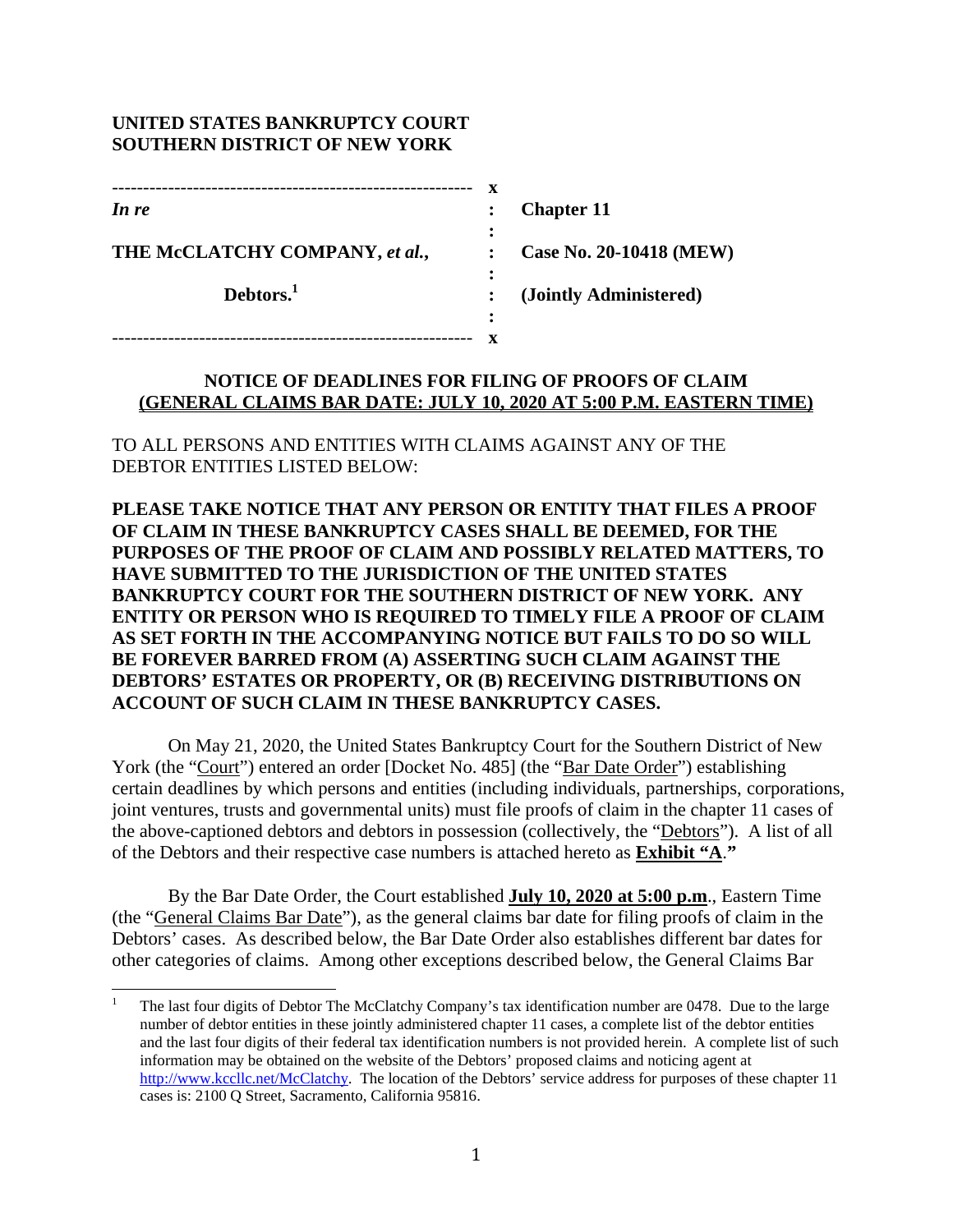Date does not apply to claims of any governmental unit (as defined in section  $101(27)$  of title 11 of the United States Code (the "Bankruptcy Code")).

 For your convenience, enclosed with this Notice is a proof of claim form, which identifies on its face the amount, nature, and classification of your claim(s), if any, listed in the Debtors' schedules of assets and liabilities and statements of financial affairs filed in these cases (collectively, the "Schedules"). You will receive a different proof of claim form for each claim scheduled in your name by the Debtors. You may utilize the proof of claim form(s) provided by the Debtors to file your claim subject to the other requirements for filing a claim set forth in this notice. Additional proof of claim forms may be obtained at www.uscourts.gov/forms/bankruptcy-forms.

 As used in this Notice, the term "claim" means, as to or against any of the Debtors and in accordance with section 101(5) of title 11 of the United States Code (the "Bankruptcy Code"): (a) any right to payment, whether or not such right is reduced to judgment, liquidated, unliquidated, fixed, contingent, matured, unmatured, disputed, undisputed, legal, equitable, secured, or unsecured; or (b) any right to an equitable remedy for breach of performance if such breach gives rise to a right to payment, whether or not such right to an equitable remedy is reduced to judgment, fixed, contingent, matured, unmatured, disputed, undisputed, secured, or unsecured.

# **1. THE BAR DATES**

 The Bar Date Order establishes the following bar dates for filing proofs of Claim in these cases (collectively, the "Bar Dates"):

(a) **The General Claims Bar Date**. Pursuant to the Bar Date Order, except as described below, any holder of a claim against the Debtors that arose or is deemed to have arisen prior to the commencement of these cases is required to file proofs of claim by the General Claims Bar Date (*i.e.*, by **July 10, 2020 at 5:00 p.m., Eastern Time**). These cases were commenced on February 13, 2020 (the "Petition Date") (the Petition Date for Debtor Oak Street Redevelopment Corporation, however, is March 24, 2020). The General Claims Bar Date applies to all types of claims against the Debtors, including secured claims, unsecured priority claims (including, without limitation, claims entitled to priority under sections 507(a)(4), 507(a)(5), and 503(b)(9) of the Bankruptcy Code) and unsecured nonpriority claims, that arose prior to the Petition Date.

 (b) **The Rejection Claims Bar Date**. Pursuant to the Bar Date Order, any person or entity that holds a claim arising from or relating to the rejection of an executory contract or unexpired lease, in accordance with section 365 of the Bankruptcy Code and pursuant to *Order Pursuant to Bankruptcy Code Sections 105, 363, 365, and 554, Bankruptcy Rules 6006 and 914, and Local Bankruptcy Rule 6006-1 Authorizing and Approving Expedited Procedures for Rejection or Assumption of Executory Contracts and Unexpired Leases and Granting Related Relief* [Docket No. 401] (the "Contract Procedures Order"), or any other order of the Court (including any order confirming a chapter 11 plan) authorizing the rejection of an executory contract or unexpired lease (any such order, a "Rejection Order"), or claims otherwise related to such rejected agreements (the "Rejection Damage Claims"), is required to file proofs of claim by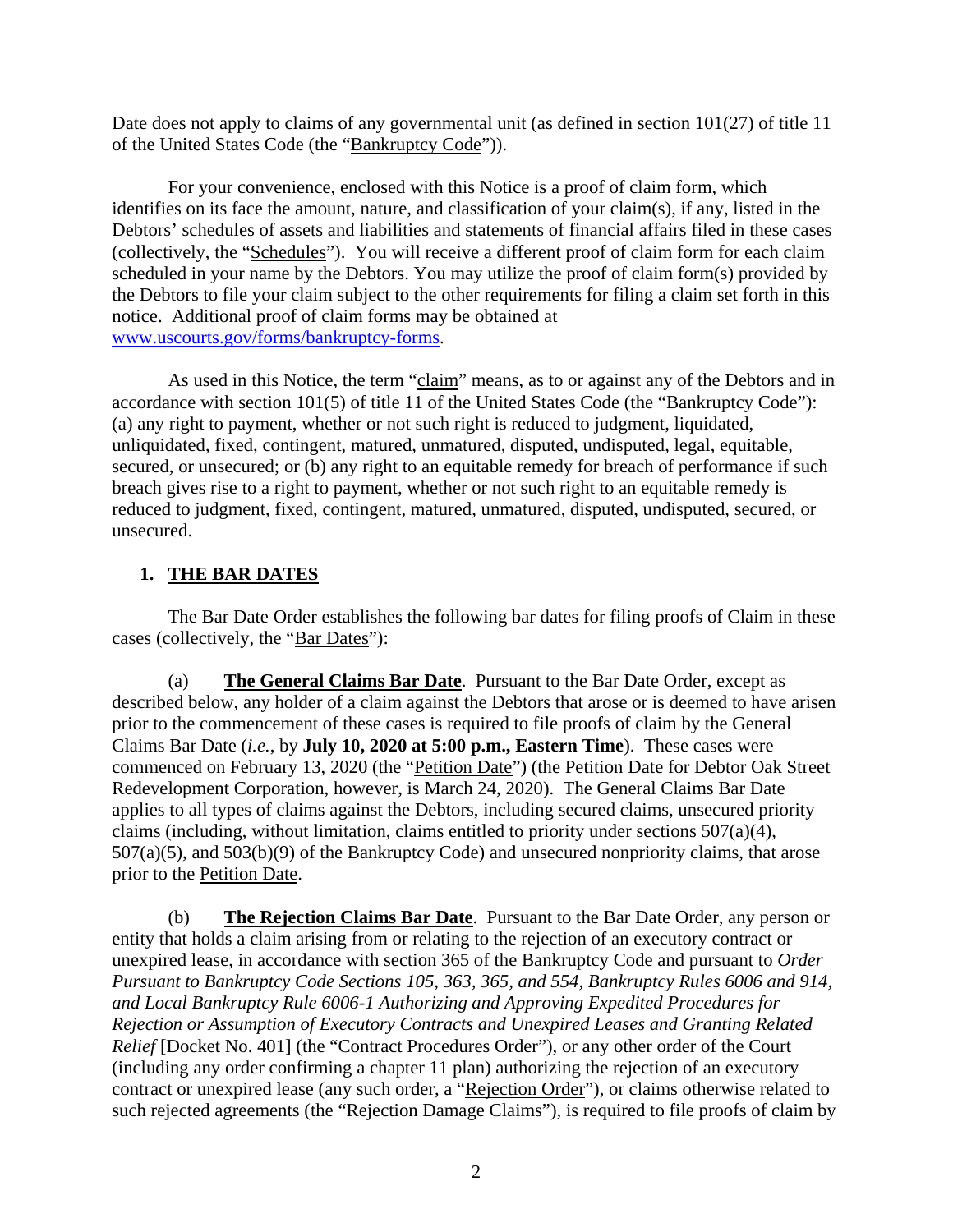the later of (a) the General Claims Bar Date, (b) 5:00 p.m. Eastern Time on the date that is thirty (30) days after the rejection date of any executory contract or unexpired lease rejected pursuant to the Contract Procedures Order, or (c) 5:00 p.m. Eastern Time on the date that is thirty (30) days after entry of the applicable Rejection Order (the "Rejection Claims Bar Date"). For the avoidance of doubt, all prepetition and postpetition claims of any kind or nature relating to executory contracts or unexpired leases rejected pursuant to a Rejection Order or the Contract Procedures Order, including, without limitation, claims entitled to administrative expense priority under section 503(b) of the Bankruptcy Code, must be filed by the Rejection Claims Bar Date.

 (c) **The Amended Schedules Bar Date**. Pursuant to the Bar Date Order, if subsequent to the date of this Notice, a Debtor amends or supplements its Schedules, the affected claimant is required to file a proof of claim or amend any previously filed proof of claim in respect of the amended scheduled claim on or before the later of (i) the General Claims Bar Date or (ii) 5:00 p.m., Eastern Time, on the date that is thirty (30) calendar days after the date that notice of the applicable amendment or supplement to the Schedules is served on the claimant (the "Amended Schedules Bar Date").

 (d) **The Governmental Bar Date**. Pursuant to the Bar Date Order, all governmental units holding claims against the Debtors that arose or are deemed to have arisen prior to the Petition Date (including secured claims, unsecured priority claims and unsecured nonpriority claims) are required to file proofs of claim by **August 11, 2020 at 5:00 p.m., Prevailing Eastern Time** (the "Governmental Bar Date").

The Bar Dates and the procedures set forth in this notice for filing proofs of claim apply to all claims against the Debtors that arose prior to applicable Petition Date (as defined in (a) above), except for claims listed in Section 5 below that are specifically excluded from the Bar Date filing requirement.

### **2. WHO MUST FILE A PROOF OF CLAIM**

Unless one of the exceptions described in Section 5 below applies, proofs of claim **MUST** be timely filed as provided for herein if you want to vote on a chapter 11 plan or share in distributions from the Debtors' bankruptcy estates. Claims based on acts or omissions of the Debtors that occurred before the Petition Date must be filed on or prior to the applicable Bar Date even if such claims are not now fixed, liquidated, or certain or did not mature or become fixed, liquidated, or certain before the Petition Date.

 Except where the Rejection Claims Bar Date, the Amended Schedules Bar Date, or the Governmental Bar Date apply to establish a different deadline or one of the exceptions in Section 5 applies, proofs of claim must be filed on or before the General Claims Bar Date as to the following types of claims:

(a) claims against a Debtor that are (i) not listed in the applicable Debtor's Schedules or are listed in the applicable Debtor's Schedules as "disputed," "contingent," or "unliquidated" and (ii) the holder of such claim(s) desires to share in any distribution to creditors in the Chapter 11 Cases;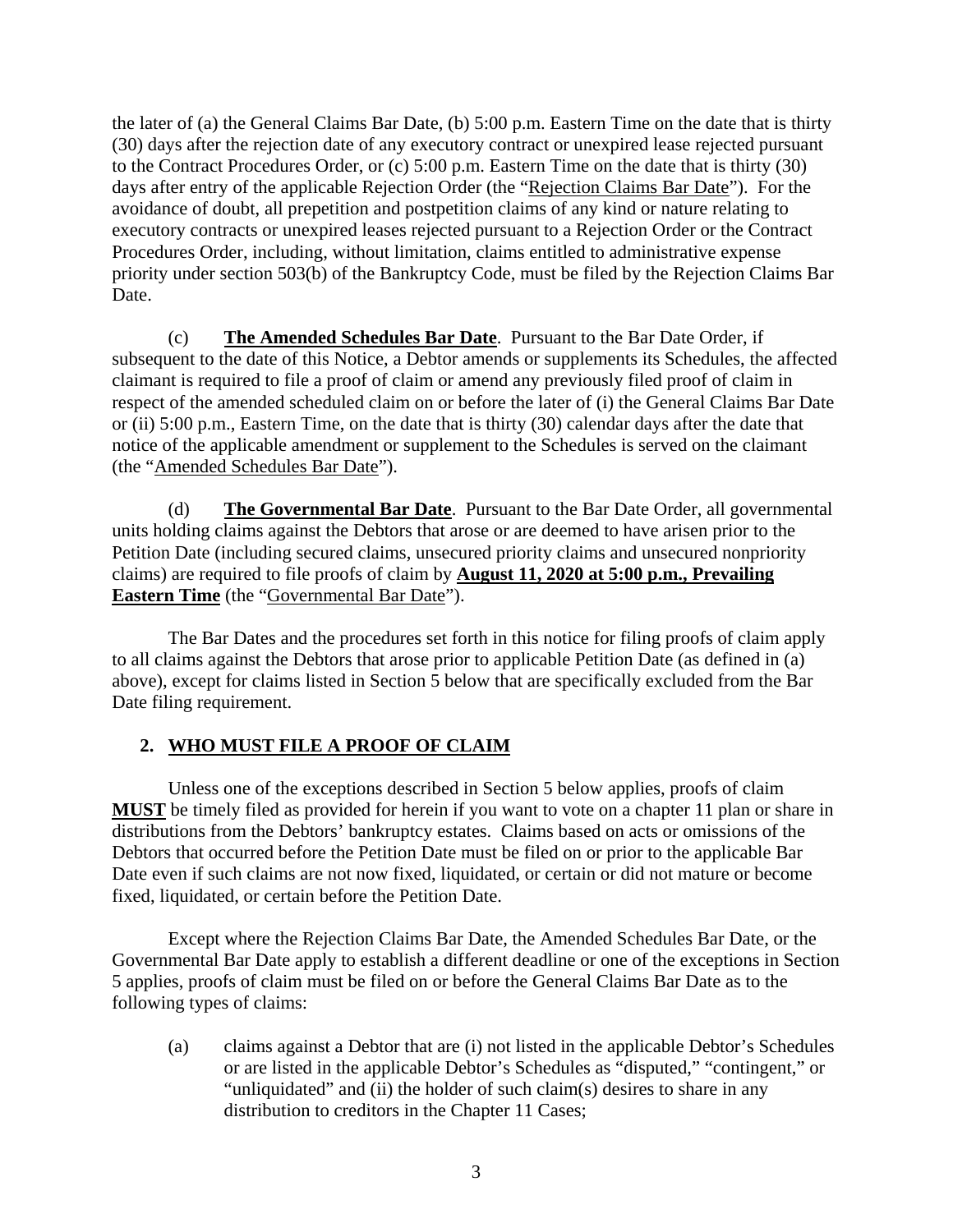- (b) prepetition claims that the holder of such claims believes are improperly classified in the Schedules or are listed in an incorrect amount and the holder of such claim(s) desires to have its claim(s) allowed in a classification or amount other than that identified in the Schedules;
- (c) prepetition claims listed in the Schedules where the holder of such claim believes it is not an obligation of the specific Debtor against which the claim is listed and desires to have its claim allowed against a Debtor other than as identified in the Schedules; and
- (d) any claim against a Debtor that is or may be an administrative expense pursuant to section 503(b)(9) of the Bankruptcy Code.

### **3. WHAT TO FILE**

 The Debtors are enclosing a proof of claim form for use in these cases, or you may use another proof of claim form that conforms substantially to Official Bankruptcy Form No. 410. If your claim is scheduled by the Debtors, the attached proof of claim form also sets forth: (a) the amount of your claim (if any) as scheduled by the Debtors; (b) the identity of the Debtor against which your claim is scheduled; (c) whether your claim is scheduled as disputed, contingent or unliquidated; and (d) whether your claim is scheduled as a secured claim, an unsecured priority claim, or an unsecured nonpriority claim. You will receive a different proof of claim form for each claim scheduled in your name by the Debtors. You may utilize the proof of claim form(s) provided by the Debtors to file your Claim. Additional proof of claim forms may be obtained at the following website: https://epoc.kccllc.net/mcclatchy.

 All proof of claim forms must be **signed** by the claimant or, if the claimant is not an individual, by an authorized agent of the claimant. The proof of claim form must be written in English and be asserted and denominated in United States currency. You must attach to your completed proof of claim form any documents on which the claim is based (or, if such documents are voluminous, attach a summary) or an explanation as to why the documents are not available.

#### **Your proof of claim form must not contain complete social security numbers or taxpayer identification numbers (only the last four digits), a complete birth date (only the year), the name of a minor (only the minor's initials), or a financial account number (only the last four digits of such financial account).**

Except as set forth in any other order of the Court, any holder of a claim against more than one Debtor or that has multiple claims against different Debtors must file a separate proof of claim with respect to each such Debtor. In addition, proofs of claim must identify on their face the specific Debtor against which the claim is asserted and the case number of the Debtor's bankruptcy case. A list of the Debtors, together with their respective case numbers, is set forth on **Exhibit "A"** attached hereto. Any claim filed only in the lead case (The McClatchy Company, Case No. 20-10418) or that otherwise fails to identify a specific Debtor shall be deemed as filed only against Debtor The McClatchy Company.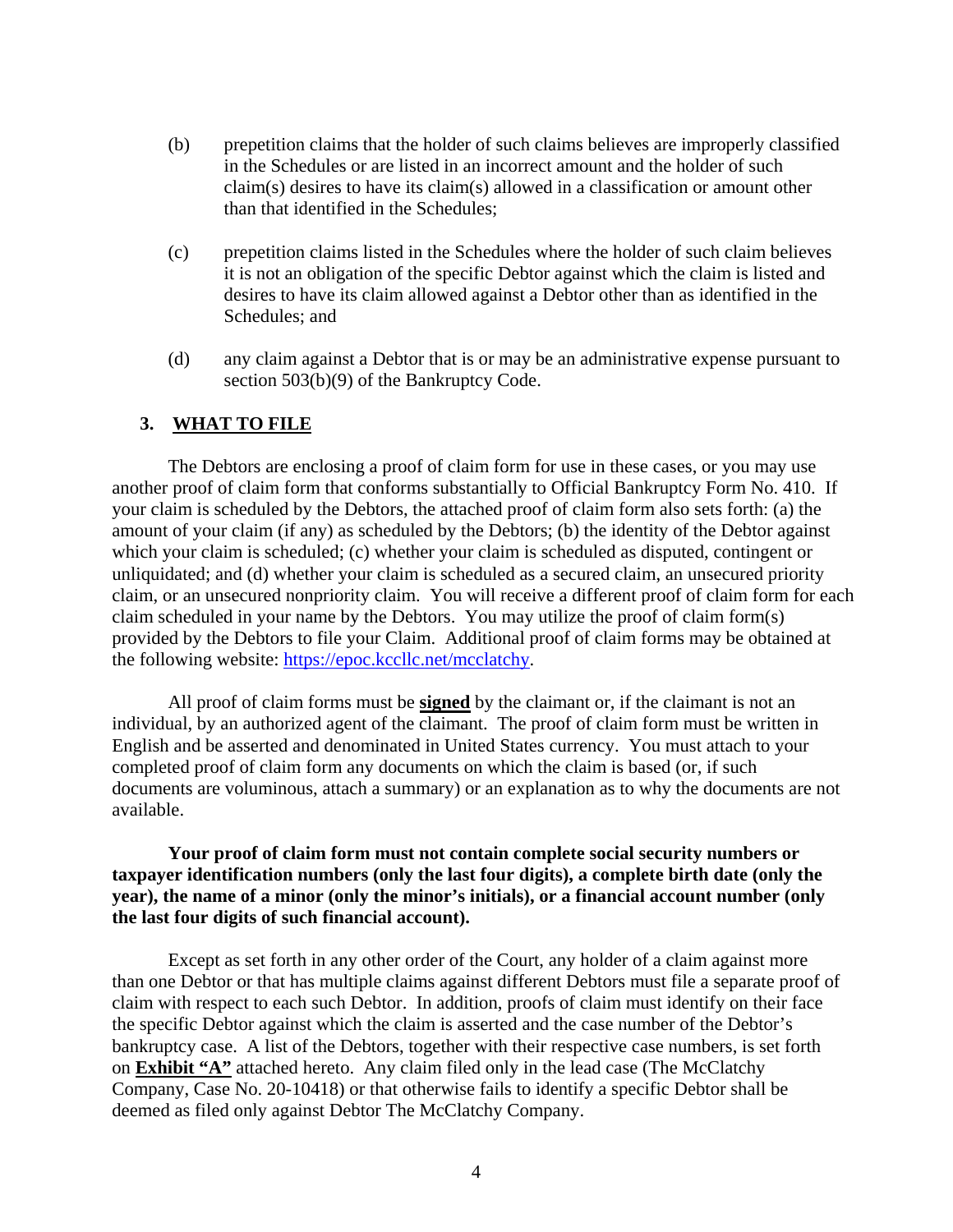# **4. WHEN AND WHERE TO FILE**

All proofs of claim must be submitted using one of the methods identified below so as to be received on or before the applicable Bar Date, at one of the following addresses:

| IF BY MAIL, OVERNIGHT DELIVERY,                 | <b>IF DELIVERED BY</b>          | <b>IF FILED</b>           |
|-------------------------------------------------|---------------------------------|---------------------------|
| OR IF DELIVERED BY HAND:                        | HAND:                           | ELECTRONICALLY:           |
| McClatchy Claims Processing Center c/o KCC      | <b>United States Bankruptcy</b> | https://epoc.kccllc.net/m |
| 222 N. Pacific Coast Highway, Suite 300         | Court, Southern District of     | cclatchy                  |
| El Segundo, CA 90245                            | New York                        |                           |
|                                                 | One Bowling Green,              |                           |
| KCC can be reached at (866) 810-6898            | Room 614                        |                           |
| (U.S./Canada) or (424) 236-7215 (International) | New York, NY 10004-             |                           |
|                                                 | 1408*                           |                           |

Proofs of claim will be deemed filed only when submitted and **actually received** in accordance with the foregoing procedures on or before the applicable Bar Date. **Proofs of claim may NOT be submitted by facsimile or electronic mail; proofs of claim may be submitted electronically or by hand delivery, but only as provided for herein**. Hand delivery of a proof of claim not done in strict compliance with these procedures will not be accepted and the proof of claim will not be deemed filed until it is submitted by one of the methods described above.

### \* **THE BANKRUPTCY COURT HAS IMPLEMENTED SPECIAL PROCEDURES IN RESPONSE TO THE COVID-19 PANDEMIC. FOR INFORMATION AND UPDATES REGARDING THESE PROCEDURES, VISIT http://www.nysb.uscourts.gov/ AND CLICK ON THE "CORONAVIRUS COVID-19 PROTOCOL" BANNER. IF YOU INTEND TO HAND DELIVER YOUR PROOF OF CLAIM AT THE COURTHOUSE, BE ADVISED THAT ALL DOCUMENTS MUST BE PLACED IN A SEALED ENVELOPE AS PER THE DIRECTIONS POSTED ON THE COURT'S COVID-19 PROCEDURES PAGE.**

 This Notice is being sent to many persons and entities that have had some relationship with or have done business with the Debtors but may not have an unpaid claim against the Debtors. The fact that you have received this Notice does not mean that you have a claim or that the Debtors or the Court believe that you have a claim against the Debtors.

### **5. CLAIMS FOR WHICH PROOFS OF CLAIM DO NOT NEED TO BE FILED**

 The Bar Date Order further provides that proofs of claim need *not* be filed as to the following types of claim:

(a) Any claim that has already been asserted in a proof of claim against the applicable Debtor(s) with the Clerk of the Bankruptcy Court for the Southern District of New York or the claims agent appointed in these Chapter Cases, KCC, in a form substantially similar to Official Bankruptcy Form No. 410;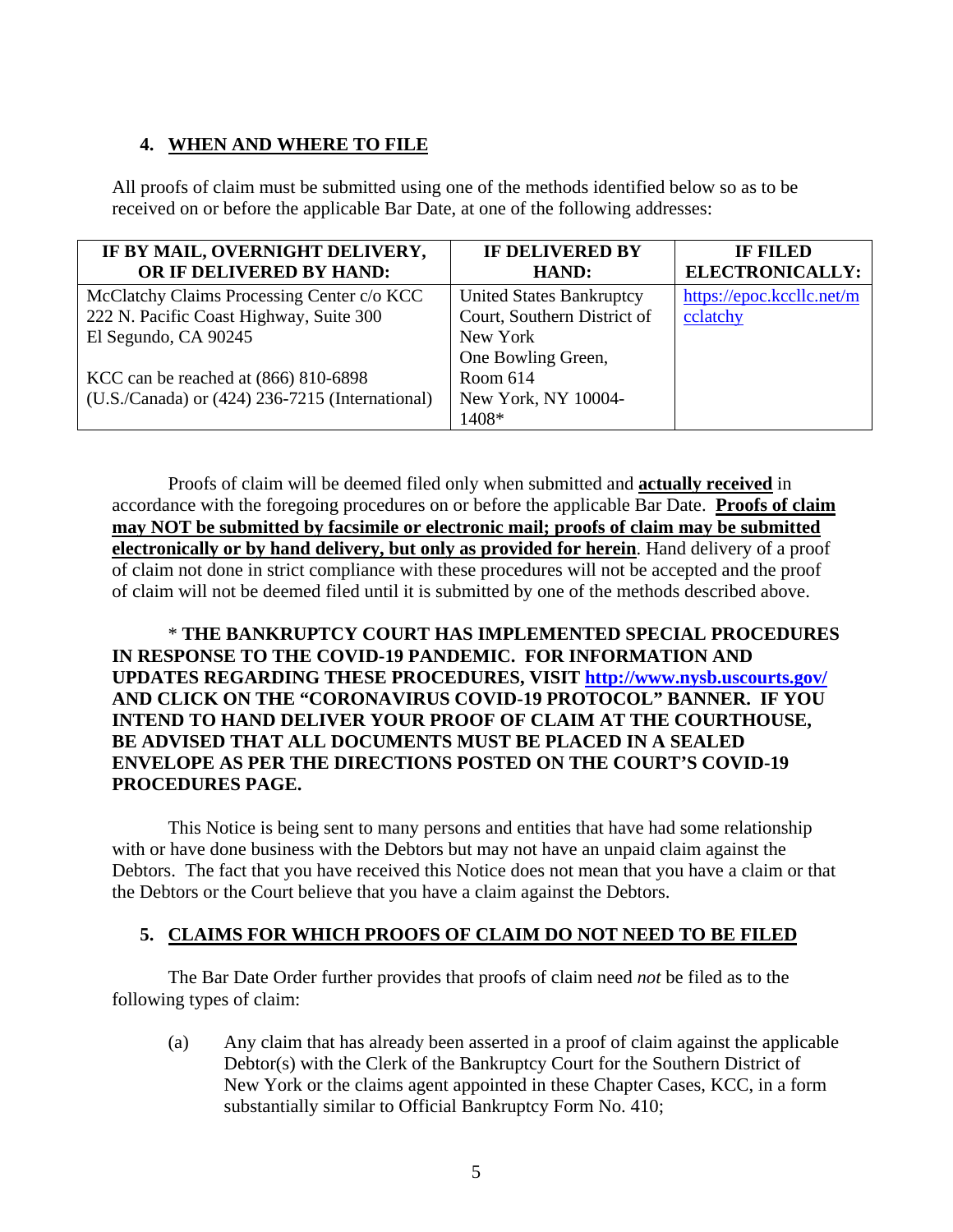- (b) Any claim that is listed on the Schedules filed by the Debtors provided that (i) the claim is not scheduled as "disputed," "contingent," or "unliquidated;" (ii) such claimant agrees with the amount, nature, and priority of the claim as set forth in the Schedules; and (iii) such claimant does not dispute that its claim is an obligation only of the specific Debtor against which the claim is listed in the Schedules;
- (c) Any claim that previously has been allowed by order of the Court;
- (d) Any claim for which a creditor is otherwise not required to file a proof of claim on account of such claim by order of the Court:
- (e) Any claim that has been paid in full by any of the Debtors (or any other party) in accordance with the Bankruptcy Code or an order of the Court;
- (f) Any claim for which a different filing deadline has previously been fixed by the Court;
- (g) Any claim by a Debtor against another Debtor, or by any of the non-debtor subsidiaries of The McClatchy Company against any of the Debtors;
- (h) Any claim allowable under sections  $503(b)$  and  $507(a)(2)$  of the Bankruptcy Code as an expense of administration (other than claims entitled to priority under section 503(b)(9) of the Bankruptcy Code);
- (i) Any claim by a former or current employee of the Debtors and any labor union authorized by law to represent any former or current employee, in each case solely with respect to any claim related to wages, salaries, vacation, or other compensation or benefits arising in the ordinary course of business and previously authorized to be paid by order of the Court including the *Final Order Authorizing Debtors to Pay Prepetition Wages, Compensation, and Employee Benefits* [Docket No. 184]; *provided* that if the Debtors provide written notice to any former or current employee stating that the Debtors do not intend to exercise their authority to pay such claim, such employee shall have until the later of (i) the General Claims Bar Date, and (ii) thirty (30) days from the date of service of such written notice, to file a proof of claim; *provided*, further that a former or current employee must submit a proof of claim by the General Claims Bar Date for all other Claims arising before the Petition Date, including Claims for wrongful termination, discrimination, harassment, hostile work environment, and retaliation;
- (j) Any claim that is for the repayment of principal, interest, or other applicable fees and charges (a "Note Claim") owed under any bond or note issued by the Debtors pursuant to an indenture (an "Indenture"), provided that if any indenture trustee (an "Indenture Trustee") under an Indenture files a proof of claim, such applicable Indenture Trustee shall be authorized to (i) file a single consolidated proof of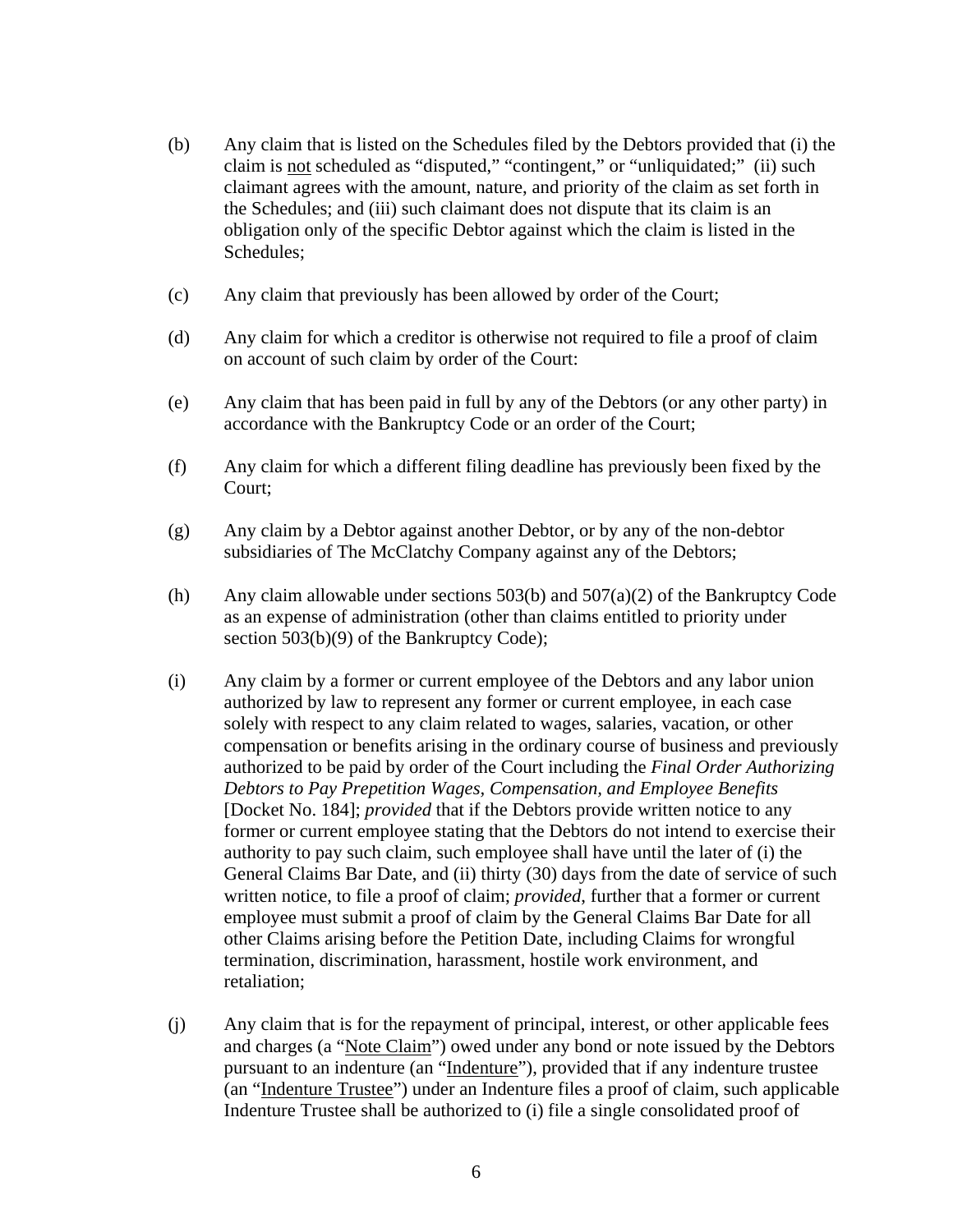claim with respect to all claims arising under the applicable Indenture that shall be deemed a valid proof of claim against each Debtor described in such proof of claim; and (ii) in lieu of attaching voluminous documentation, file with its proof of claim a summary of the applicable Indenture and other operative documents, on the condition that such documents will be made available by the Indenture Trustee upon a reasonable request from a party-in-interest. Any proof of claim filed by an individual holder of a Note Claim will be treated as duplicative of the applicable Note Claim unless such proof of claim is on account of something other than a claim arising under the applicable Indenture, provided, further, that an Indenture Trustee and the individual holders of Note Claims are required to file proofs of claim for any claim that does not arise under the applicable Indenture; and

(k) Consistent with paragraph 28 of the Final DIP Order, none of the DIP Credit Parties or the Prepetition Secured Creditors shall be required to file proofs of claim or requests for approval of administrative expenses in any of the Chapter 11 Cases or Successor Cases, and the provisions of the Final DIP Order relating to the DIP Obligations, the DIP Superpriority Claims, the ABL Priority Claims, the Adequate Protection Superpriority Claims, the Prepetition Secured Obligations shall constitute timely filed Proofs of Claim and/or administrative expense requests in each of the Chapter 11 Cases; *provided* that notwithstanding anything to the contrary herein, any agent or trustee under the DIP Credit Agreement or the Prepetition Credit Documents (each, an "Agent") is authorized, but not required, to file one master proof of claim (any such claim, a "Master Proof of Claim") by the General Claims Bar Date for principal, interest, applicable premium (if any), fees and expenses (including attorneys' fees), and all other amounts payable under the DIP Documents or the Prepetition Credit Documents, as applicable (each a "Funded Debt Claim"), on behalf of itself and all holders of claims arising under the DIP Documents or Prepetition Debt Documents, as applicable (each, a "Holder" $)$ .<sup>2</sup>

 

<sup>2</sup> Any such Master Proof of Claim shall have the same effect as if each applicable Holder had individually filed a Proof of Claim against each applicable Debtor on account of such Holder's applicable Funded Debt Claim. Each Agent may amend, supplement, or otherwise modify its Master Proof of Claim from time to time, to the extent permitted by applicable law. Each Agent shall not be required to file with a Master Proof of Claim any instruments, agreement, or other documents evidencing the obligations referenced in such Master Proof of Claim, which instruments, agreements, or other documents will be provided upon written request to counsel for the applicable Agent. For administrative convenience, any Master Proof of Claim authorized herein may be filed in the case of Debtor The McClatchy Company (the "Lead Case"), with respect to all amounts asserted in such Master Proof of Claim, and such Master Proof of Claim shall be deemed to be filed and asserted by the applicable entity or entities against every Debtor that is liable for the applicable Funded Debt Claim so long as such authorized Master Proof of Claim sets forth in reasonable detail the basis for such Funded Debt Claim and, to the extent reasonably possible, the amount asserted against each applicable Debtor. No authorized Master Proof of Claim shall be disallowed, reduced, or expunged on the basis that it is filed only in the Lead Case and only against Debtor The McClatchy Company. For the avoidance of doubt, the provisions set forth in this paragraph and any Master Proof of Claim filed pursuant to the terms hereof are intended solely for the purpose of administrative convenience and shall not affect the substantive rights of any party-in-interest or their respective successors-in-interest, including, without limitation, the rights of any Agent or any Holder under applicable law, the numerosity requirements set forth in section 1126 of the Bankruptcy Code, or the rights of any party, including the Creditors' Committee, with respect to any Challenge. In addition, if a Holder asserts a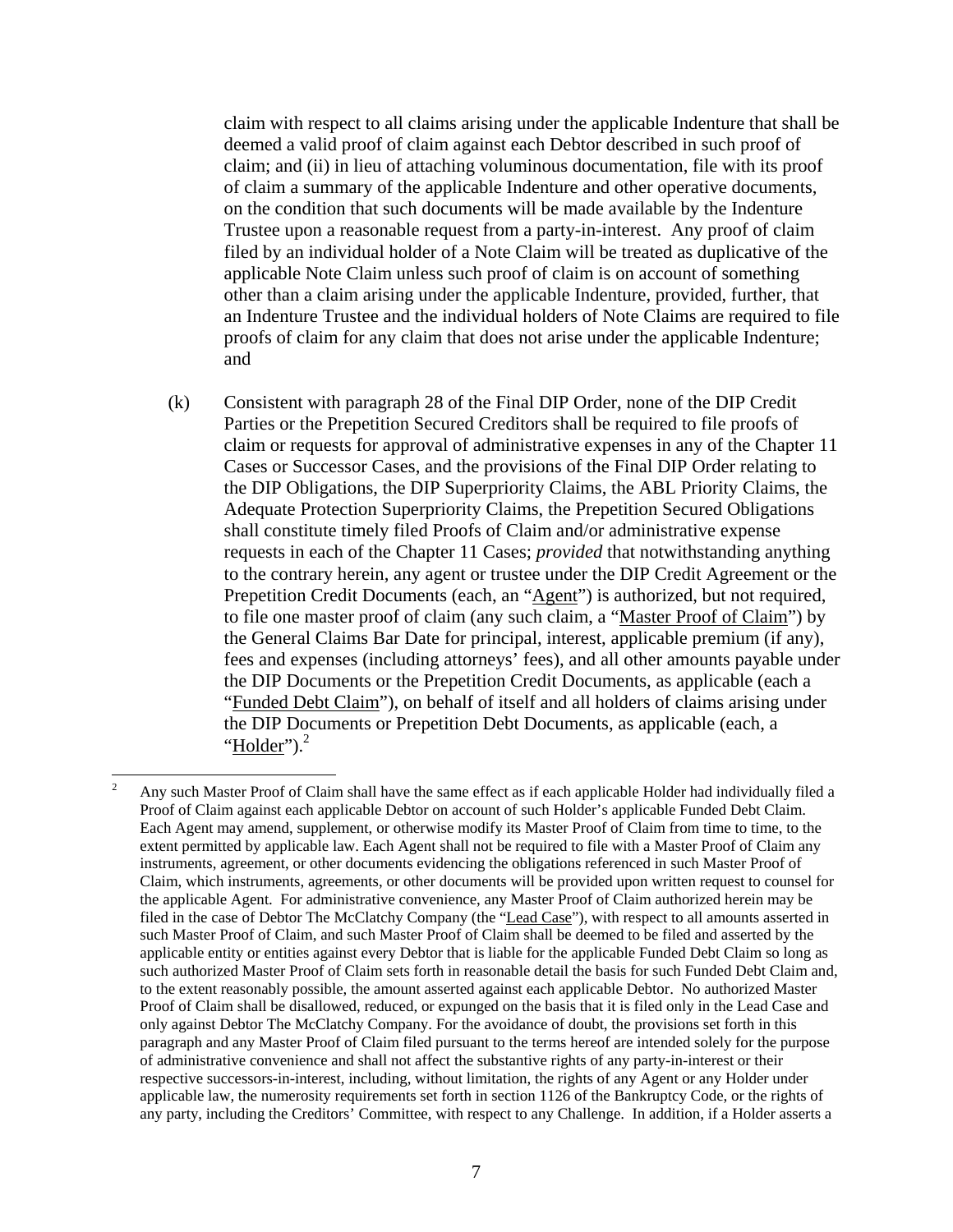**No Bar Date for Proofs of Interest.** Claims asserted arising from an "Interest" in any Debtor based exclusively upon the ownership of common or preferred stock in a corporation, a membership interest in a limited liability corporation or partnership, or warrants or rights to purchase, sell, or subscribe to such a security or interest (any such security or interest being referred to in this Notice as an "Interest"), are not subject to the General Claims Bar Date and the holder of such Interest (the "Interest Holder") does not have to file a proof of claim at this time; *provided*, *however*, that Interest Holders who wish to assert *claims* against any of the Debtors that arise out of or relate to the ownership or purchase of an Interest, including claims arising out of or relating to the sale, issuance, or distribution of the Interest, must file proofs of claim on or before the General Claims Bar Date, unless another exception identified in this Notice applies. The Debtors have reserved the right to establish at a later time a bar date requiring Interest Holders to file proofs of Interest. If such bar date is established, Interest Holders will be notified of the bar date for filing proofs of Interest at the appropriate time.

### **6. EXECUTORY CONTRACTS AND UNEXPIRED LEASES**

As described in Section 1 above, the holder of a Rejection Damage Claim (as that term is defined above) must file a proof of claim for any prepetition or postpetition damages caused by such rejection or any other prepetition or postpetition claims of any kind or nature whatsoever relating to the rejected agreement, by the Rejection Claims Bar Date.

### **7. CONSEQUENCES OF FAILURE TO FILE A PROOF OF CLAIM BY THE APPLICABLE BAR DATE**

**TO THE EXTENT AN ENTITY HAS A CLAIM FOR WHICH IT MUST FILE A PROOF OF CLAIM BUT FAILS TO DO SO ON A TIMELY AND PROPER BASIS AS SET FORTH IN THIS NOTICE, SUCH ENTITY SHALL BE FOREVER BARRED, ESTOPPED, AND ENJOINED AS TO SUCH CLAIM FROM THE FOLLOWING: (A) ASSERTING ANY SUCH CLAIM AGAINST THE DEBTORS OR THEIR ESTATES OR PROPERTY THAT (I) IS IN AN AMOUNT THAT EXCEEDS THE AMOUNT, IF ANY, THAT IS IDENTIFIED IN THE SCHEDULES ON BEHALF OF SUCH ENTITY AS UNDISPUTED, NONCONTINGENT, AND LIQUIDATED OR (II) IS OF A DIFFERENT NATURE OR A DIFFERENT CLASSIFICATION THAN ANY CLAIM IDENTIFIED IN THE SCHEDULES ON BEHALF OF SUCH ENTITY (ANY SUCH CLAIM BEING REFERRED TO IN THIS NOTICE AS AN "UNSCHEDULED CLAIM"); OR (B) VOTING UPON, OR RECEIVING DISTRIBUTIONS UNDER, ANY CHAPTER 11 PLAN PROMULGATED IN THESE CHAPTER 11 CASES IN RESPECT OF AN UNSCHEDULED CLAIM.** 

#### **8. THE DEBTORS' SCHEDULES AND ACCESS THERETO**

 You may be listed as the holder of a claim against one or more of the Debtors in the Debtors' Schedules. To determine if and how you are listed on the Schedules, please refer to the

<sup>&</sup>lt;u> 1989 - Andrea San Andrea San Andrea San Andrea San Andrea San Andrea San Andrea San Andrea San Andrea San An</u> claim (if any) against any of the Debtors other than the applicable Funded Debt Claims (a "Non-Funded Debt Claim"), such Holder shall be required to file its own proof of claim for such Non-Funded Debt Claims.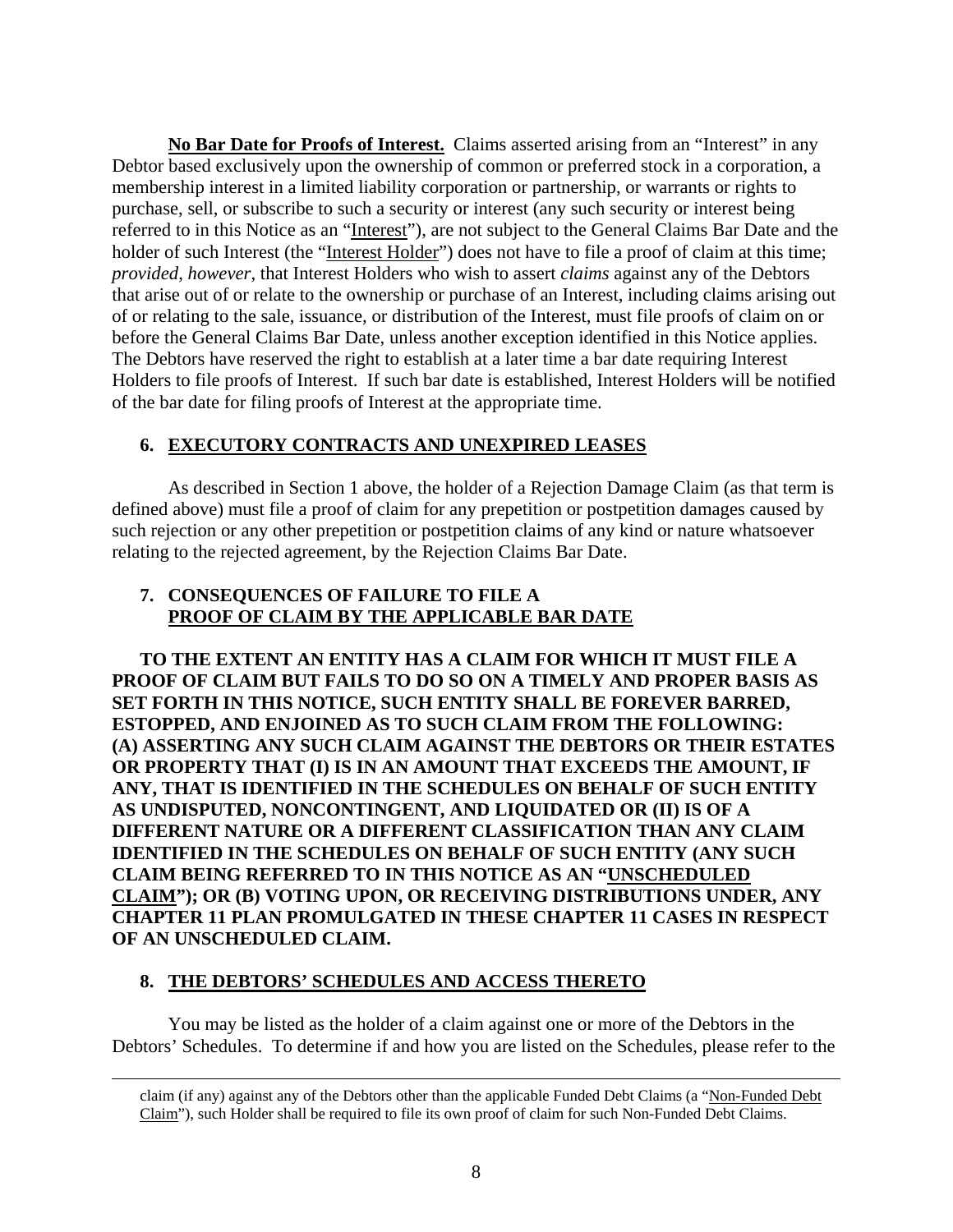descriptions set forth on the enclosed proof of claim form(s) regarding the nature, amount, and status of your claim(s). If you received postpetition payments from the Debtors (as authorized by the Court) on account of your claim, the information on the enclosed proof of claim form may reflect the net remaining amount of your claims. If the Debtors believe that you may hold claims against more than one Debtor, you will receive multiple proof of claim forms, each of which will reflect the nature and amount of your claim against one Debtor, as listed in the Schedules.

 If you rely on the Debtors' Schedules, it is your responsibility to determine that the claim is accurately listed in the Schedules. If you agree with the nature, amount, and status of your claim as listed in the Debtors' Schedules, and if you do not dispute that your claim is only against the Debtor specified by the Debtors in the Schedules, and if your claim is not described in the Schedules as "disputed," "contingent," or "unliquidated," you need not file a proof of claim. Otherwise, or if you decide to file a proof of claim, you must do so before the applicable Bar Date in accordance with the procedures set forth in this Notice.

### **9. RESERVATION OF RIGHTS**

The Debtors reserve the right to (a) dispute, or to assert offsets or defenses against, any filed claim or any claim listed or reflected in the Schedules as to nature, amount, liability, priority, classification, or otherwise; (b) subsequently designate any scheduled claim as disputed, contingent, or unliquidated; and (c) otherwise amend or supplement the Schedules. Nothing contained in this Notice shall preclude the Debtors from objecting to any claim, whether scheduled or filed, on any grounds.

### **10. ADDITIONAL INFORMATION**

 Copies of the Debtors' Schedules are available for inspection on the Court's website at www.nysb.uscourts.gov. A login and password to the Court's Public Access to Court Electronic Records ("PACER") is required to access this information and can be obtained through the PACER Service Center at www.pacer.gov. Copies of the Debtors' Schedules are also available for inspection at no cost on the Debtors' claims agent's website at: https://www.kccllc.net/McClatchy. Copies of the Debtors' Schedules may also be obtained by written request to Debtors' Claims Agent at the following address: McClatchy Claims Processing Center c/o KCC, 222 N. Pacific Coast Highway, Suite 300, El Segundo, CA, 90245.

### **A HOLDER OF A POSSIBLE CLAIM AGAINST THE DEBTORS SHOULD CONSULT AN ATTORNEY REGARDING ANY MATTERS NOT COVERED BY THIS NOTICE, SUCH AS WHETHER THE HOLDER SHOULD FILE A PROOF OF CLAIM.**

*[Remainder of Page Intentionally Left Blank]*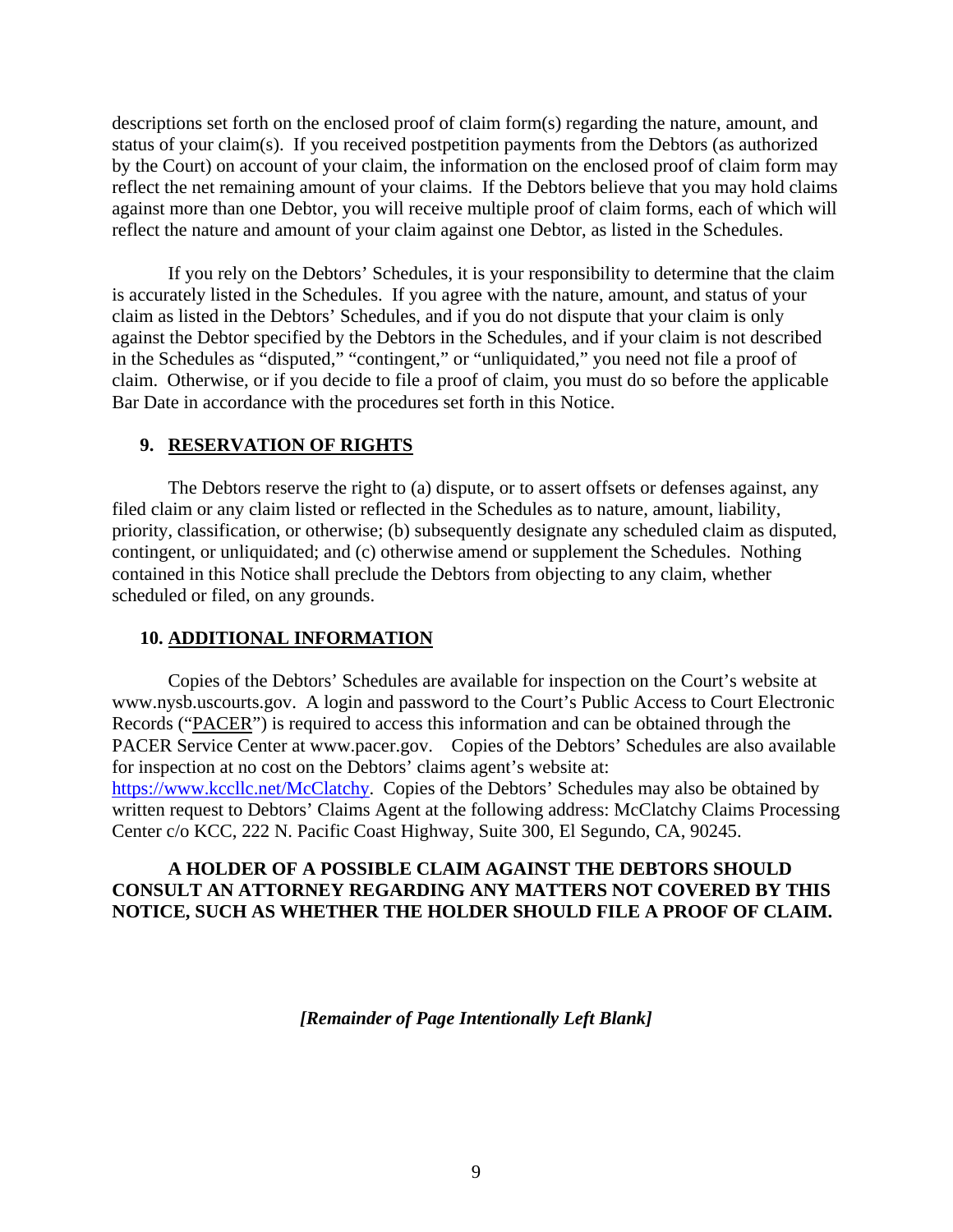Dated: May 26, 2020 New York, New York

> SKADDEN, ARPS, SLATE, MEAGHER & FLOM LLP Shana A. Elberg Bram A. Strochlic One Manhattan West New York, New York 10001 Telephone: (212) 735-3000 Fax: (212) 735-2000

 $-$  and  $-$ 

Van C. Durrer, II Destiny N. Almogue (admitted *pro hac vice*) 300 S. Grand Avenue, Suite 3400 Los Angeles, California 90071-3144 Telephone: (213) 687-5000 Fax: (213) 687-5600

 $-$  and  $-$ 

Jennifer Madden (admitted *pro hac vice*) 525 University Avenue Palo Alto, California 94301 Telephone: (650) 470-4500 Fax: (650) 470-4570

 $-$  and  $-$ 

TOGUT, SEGAL & SEGAL LLP

*/s/ Kyle J. Ortiz* 

Albert Togut Kyle J. Ortiz Amy Oden One Penn Plaza, Suite 3335 New York, New York 10119 Telephone: (212) 594-5000 Fax: (212) 967-4258

*Counsel to Debtors and Debtors in Possession*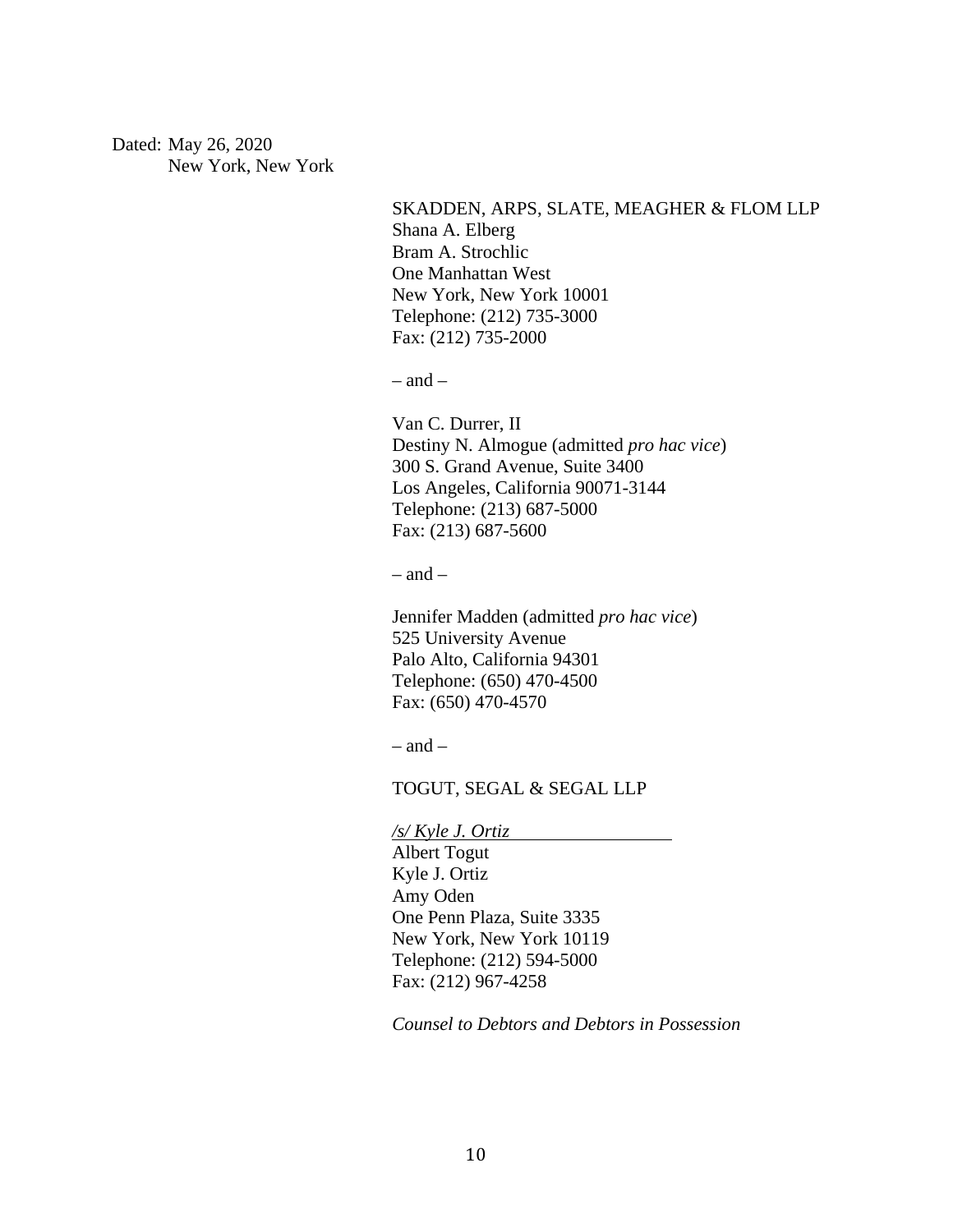# **EXHIBIT "A"**

# **SCHEDULE OF DEBTORS**

| <b>Debtor Name</b>                                     | Case No. |
|--------------------------------------------------------|----------|
| The McClatchy Company                                  | 20-10418 |
| Aboard Publishing, Inc.                                | 20-10419 |
| Bellingham Herald Publishing, LLC                      | 20-10420 |
| Belton Publishing Company, Inc.                        | 20-10421 |
| Biscayne Bay Publishing, Inc.                          | 20-10422 |
| <b>Cass County Publishing Company</b>                  | 20-10423 |
| Columbus-Ledger Enquirer, Inc.                         | 20-10424 |
| Cypress Media, Inc.                                    | 20-10417 |
| Cypress Media, LLC                                     | 20-10425 |
| East Coast Newspapers, Inc.                            | 20-10426 |
| El Dorado Newspapers                                   | 20-10427 |
| Gulf Publishing Company, Inc.                          | 20-10428 |
| Herald Custom Publishing of Mexico, S. de R.L. de C.V. | 20-10429 |
| HLB Newspapers, Inc.                                   | 20-10430 |
| Idaho Statesman Publishing, LLC                        | 20-10431 |
| Keltatim Publishing Company, Inc.                      | 20-10432 |
| Keynoter Publishing Company, Inc.                      | 20-10433 |
| Lee's Summit Journal, Incorporated                     | 20-10434 |
| Lexington H-L Services, Inc.                           | 20-10435 |
| Macon Telegraph Publishing Company                     | 20-10436 |
| Mail Advertising Corporation                           | 20-10437 |
| McClatchy Big Valley, Inc.                             | 20-10438 |
| McClatchy Interactive LLC                              | 20-10439 |
| <b>McClatchy Interactive West</b>                      | 20-10440 |
| McClatchy International Inc.                           | 20-10441 |
| McClatchy Investment Company                           | 20-10442 |
| McClatchy Management Services, Inc.                    | 20-10443 |
| McClatchy News Services, Inc.                          | 20-10445 |
| McClatchy Newspapers, Inc.                             | 20-10444 |
| McClatchy Property, Inc.                               | 20-10446 |
| McClatchy Resources, Inc.                              | 20-10447 |
| McClatchy Shared Services, Inc.                        | 20-10448 |
| McClatchy U.S.A., Inc.                                 | 20-10449 |
| Miami Herald Media Company                             | 20-10450 |
| N & O Holdings, Inc.                                   | 20-10451 |
| Newsprint Ventures, Inc.                               | 20-10452 |
| Nittany Printing and Publishing Company                | 20-10453 |
| Nor-Tex Publishing, Inc.                               | 20-10454 |
| Oak Street Redevelopment Corporation                   | 20-10888 |
| Olympian Publishing, LLC                               | 20-10455 |